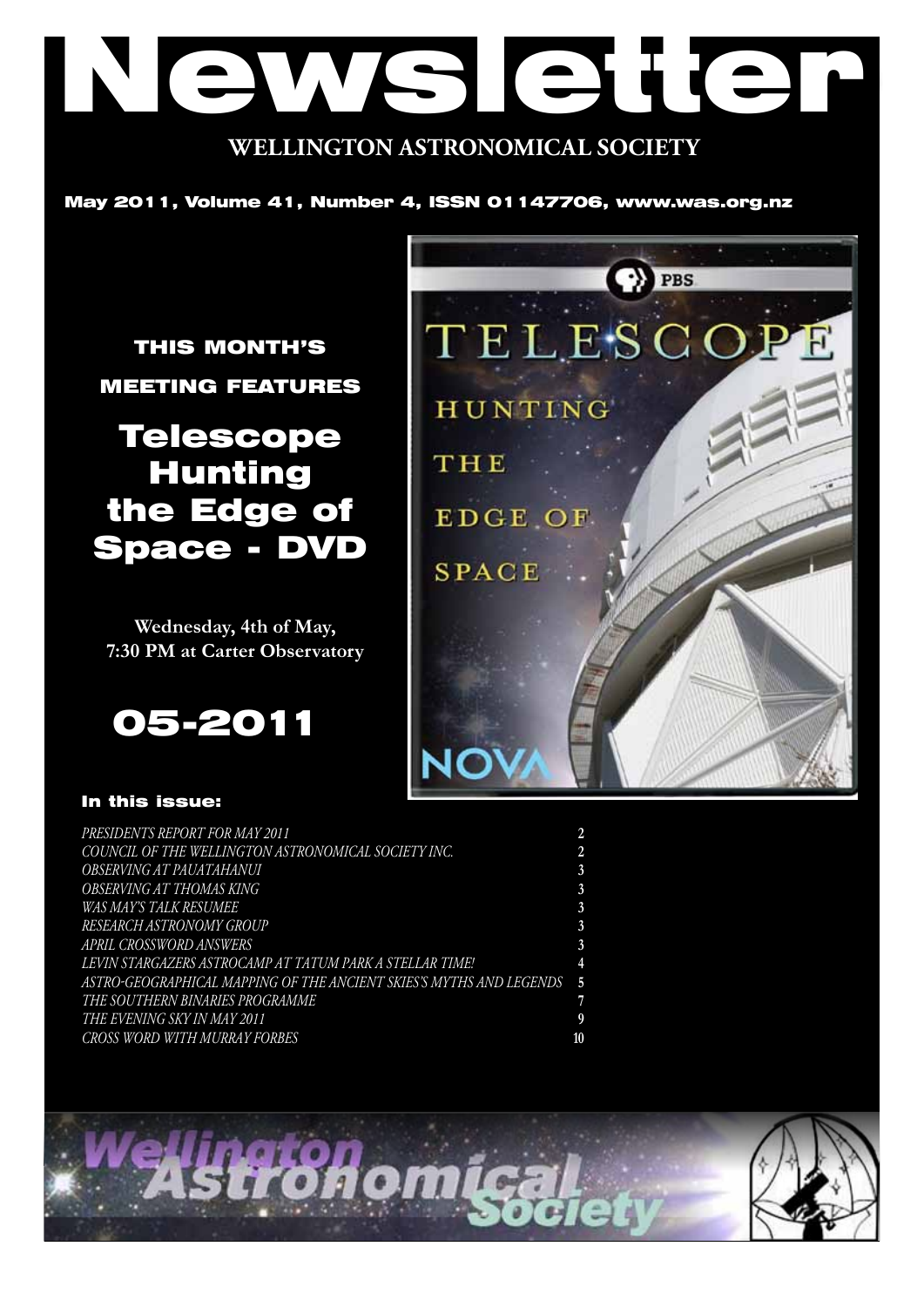

## Presidents Report for May 2011

Last months talk by Roland which was about some of the Astronomical History of Saturn. This talk was most informative and especially about the Rings and the Divisions in the Rings of Saturn.

Saturn is well placed for observing at present.

On April 9th a few of our members attended the Levin Stargazers Astro Camp. On the Friday evening the weather clear in Levin and everyone has good views of the Night Sky.

Hari, Frank and me arrived on Saturday morning to a partly cloudy day but that soon bunt off. Hari made he presentation about her visit to the Mars station in the dessert in the USA at 11am and I made my talk about collimating at 2 pm. Frank made his presentation at 4pm. The barbecue was fired up at 5pm and that was excellent. The sky was clear. Unfortunately Hari and I had to leave to go to Tawa college and be there by 7pm. We arrived at 6.45pm. Chris had 5 telescopes already setup on the cricket field and we had good views of the moon until it set.



We waited for the International Space Station to go overhead at 7.35pm and then we went inside to listen to Hari's talk again about her Mars simulation event in the USA. Each time Hari did this talk it was different to the other presentations she had made.

Supper at the school seemed to be on going as the students heated up Pizzas and served us with hot chocolate drinks. There were about 30 students at this event. After Hari's talk some of us went back outside to observe Saturn which had risen over the trees. The Smidt telescopes had fogged up but the 13" dobby was great.



The observing at the Pauatahanui Observatory is not until the 30th of April just after you receive this newsletter. The May observing evening will be on the 21st but this is only 4 days after full moon but that should be ok. There will not be a back up day for May as it would class with the RASNZ conference which is on May 28th.

We are not having a very good run for any observing at Pauatahanui over the last 12 months when the observatory was only used three times last year.

We are considering moving the observatory to a more accessible site which would mean it would get more use but not necessarly a better sky as it is more light polluted but it is better to have a light polluted sky rather than not get used at all. Watch for further developments on this.

Observing at the Thomas King Observatory is every Friday evening but ring Ross Powell first.

The WAS Dobsonian telescopes are being recalled at present so that they can be checked and readied to be sent out to other members who have requested them.

Anyone wanting to borrow one of the societies Dobsonians should call Chris Monigatti.

Next months talk will be presented by me and it will be a stretched out version of the Peter Read presentation that I am going to give at the RASNZ conference next month.

Remember the RASNZ conference coming up in May in Napier and now is a good time to register.

## COUNCIL OF THE WELLINGTON ASTRONOMICAL SOCIETY INC.

*President:*  **Gordon Hudson** gordon@kpo.org.nz Ph 04 236 5125

*Vice-President*: **Roger Butland** roger.j.butland@xtra.co.nz Ph 04 478 0419

*Secretary:* **Ross Powell** rossalanpowell@gmail.com Ph 04 389 9765

*Treasurer:* **John Talbot** john.talbot@xtra.co.nz Ph 04 293 4620

*Newsletter Editor:*  **Haritina Mogosanu** editor@was.org.nz

#### *Committee*

**Frank Andrews** frank.andrews@paradise.net.nz **Chris Monigatti** chrismon@xtra.co.nz Mob o21 890 222

**John Homes** john.homes@actrix.co.nz

**Aline Homes** aline.homes@actrix.co.nz

*Positions Outside Council Email newsletter* **Murray Forbes** murray forbes@xtra.co.nz

**www.was.org.nz**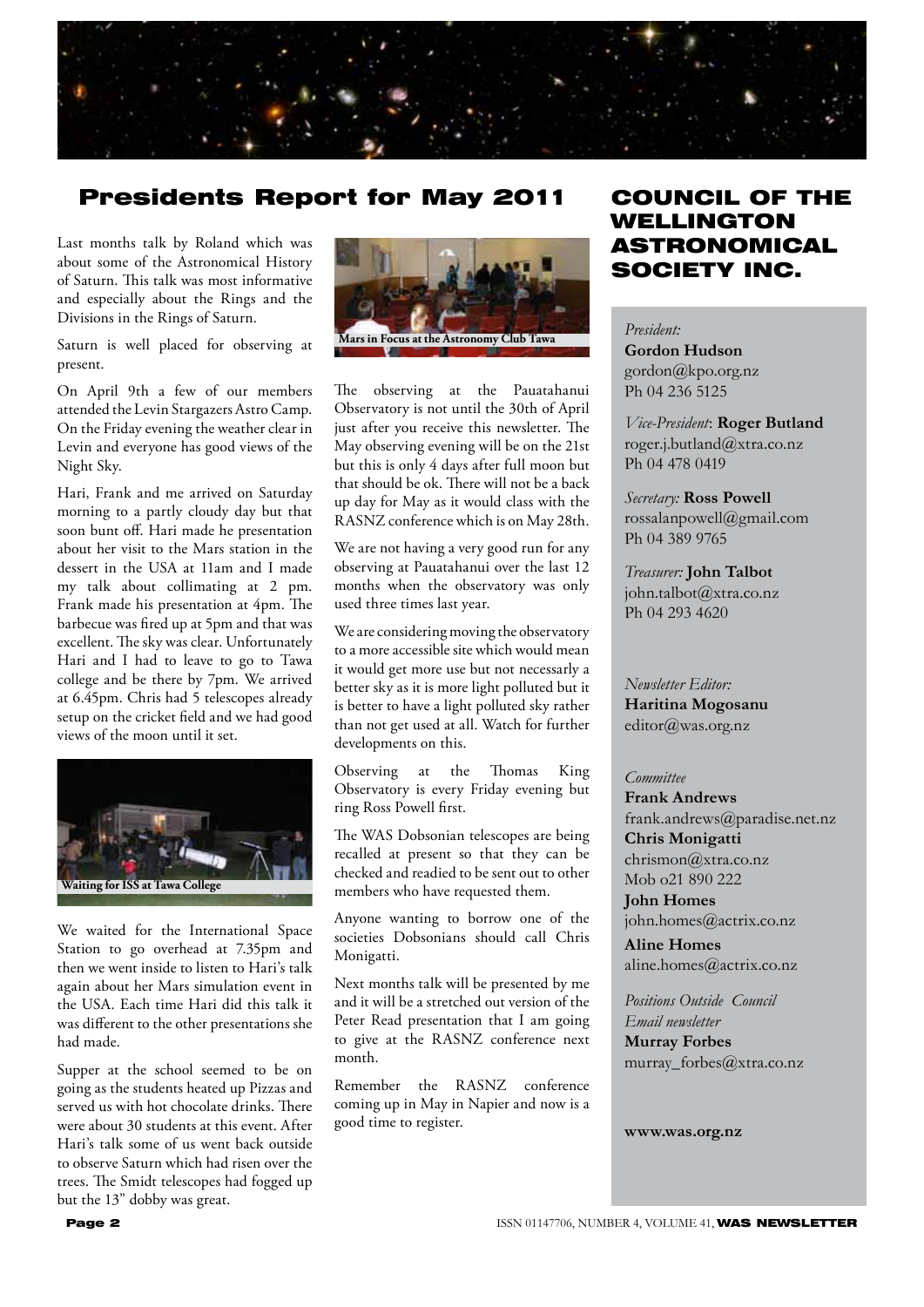

## OBSERVING AT PAUATAHANUI

The next observing evening at Pauatahanui is on May 21st starting at 7.00 pm. **If doubtful please ring Chris Monigatti on his mobile 021 890 222 to see if the session is going ahead.**

## OBSERVING AT THOMAS KING

All public observing evenings will be held at the Thomas King Observatory run by our Observatory Director Ross Powell. from 7:00 pm. **Ring Ross on 389 9765 t**o check if there are public observing evenings on most FRIDAYS, starting as soon as it gets dark depending on the weather and Ross's availability.

## WAS May's talk resumee

#### **Presenter: : DVD - Nova:**

**Telescope - Hunting the Edge of Space**

**Duration:** approx. 120 minutes

**DVD Release Date: June 29, 2010**

#### **Abstract**:

NOVA celebrates the 20th anniversary of the Hubble Space Telescope with a comprhensive look at how a simple instrument, the telescope, has fundamentally changed our understanding of our place in the universe. Hunting the Edge of Space takes viewers on a global adventure of discovery, dramatizing the

## Research Astronomy Group

**The main areas we have decided to focus on are Variable Stars and Occultations. Many of the group already observe one or both.**

Murray Forbes is leading the Variables group and set us home work to map and locate a known eclipsing binary variable star RS Cha (Chameleon) also known s Tycho 9403-1987-1 at RA 8:43:12, Dec -79:04. This should be visible above 0 deg altitude year round so is not season dependant. John Talbot is leading the Occultation group and is publishing predictions for the Wellington area on our web site at http://was.org.nz/01Occs.html.

These include both Lunar events that should be visible in a 6 inch telescope and Minor Planet events that may be a bit dimmer but which have high probability of being seen. Even if you do not have recording equipment it can be fun in the evening to observe a star disappearing behind the dark edge of the moon during the first half. Or if you like getting up real early and want a harder challenge try for some bright reappearances during the second half of the cycle.

#### *The Research group meets each month at 6:30pm before the main meeting.*

Please feel free to come along and join in if you are interested. This is also a good time to bring along that telescope or observing problem you may have for discussion.

innovations in technology and the achievements in science that have marked the rich history of the telescope. Then NOVA turns its attention to a new generation of ever-larger telescopes, poised to reveal answers to longstanding questions about our universe and, in turn, to raise new questions.

## April **Crossword** answers

#### **Across**

*2. HST' an orbiting telescope; 8. VEGA' alpha Lyr; 9. PERIHELION' Point in an object's solar orbit that is closest to the Sun; 10. PANDORA' a shepherd satellite of Saturn's F ring, also the first women in Greek mythology; 12. ION' an arrested atom; 13. PEGASUS' The winged horse constellation; 14. POLARIS' The North Star; 16. ALGOL' Demon star; 18. FUSION' process that powers stars; 20. KIWI, New Zealander; 22. LMC' could be mistaken for a cloud; 25. HOUR' unit of time; 28. DENEB' alpha Cygnus; 31. SMC' satellite galaxy to the Milky Way; 32. APOGEE' When the Moon is furthest from the Earth; 34. SEYFERT' type of galaxy with unusally bright nucleus; 35. SETI' A serious search for aliens (abbrev); 37. SCORPIUS' constellation with a sting; 43. PERIGEE' When the Moon is closest to the Earth; 44. SOHO' satellite observatory studying the Sun; 46. EQUINOX' 23rd September; 47. LOKI' volcano on Io; 48. PAVO' The Peacock constellation; 49. PROCYON' brightest*  star in Canis Minor; 51. MASS, I weight 6 times *less on the Moon, but still have the same ???; 52. GAS' solid, liquid or ...;*

#### **Down**

*1. ICE' frozen liquid; 2. HALO' angels and*  galaxies both have one; 3. KEPLER, Early *German astronomer - formulated 3 laws of planetary motion; 4. LEO' A lion circling the Earth; 5. REDPLANET' Mars; 6. SIDEREAL' star time; 7. ANTARES' heart of the scorpion; 8. VENUS' a very cloudy planet; 11. NOVA' a new star; 14. PLEIADES' The Seven Sisters; 15. DIFFRACTION' Bending of light around the edge of an obstruction; 17. TAURUS' You don't want this constellation in a China shop; 19. NOON' mid-day; 21. IO' One*  of the Galilean satellites; 23. CLUSTER, An *open or globular ...; 24. NUTATION' Causes small changes in RA and Dec coordinates;*  26. DEIMOS, One of the Moons of Mars; *27. CRESCENTMOON' men's concerto (anagram); 29. BREMSSTRAHLUNG' 'braking radiation' produced by the rapid decleration of an electron; 30. ZODIAC' also a small inflated rubber boat; 33. UFO' flying saucer; 36. EARTH' Tellus; 38. REFLECTOR' type of telescope; 39. DEWCAP' used to prevent moisture condensing on a telescope; 40. ASTEROID' road*  site (anagram); 41. CANOPUS, Autahi; *42. ECLIPSE' to block light from another object; 43. PELE' volcano on Io; 45. ATOM' smallest indivisible piece of a element; 50. DAY' 24 hours;*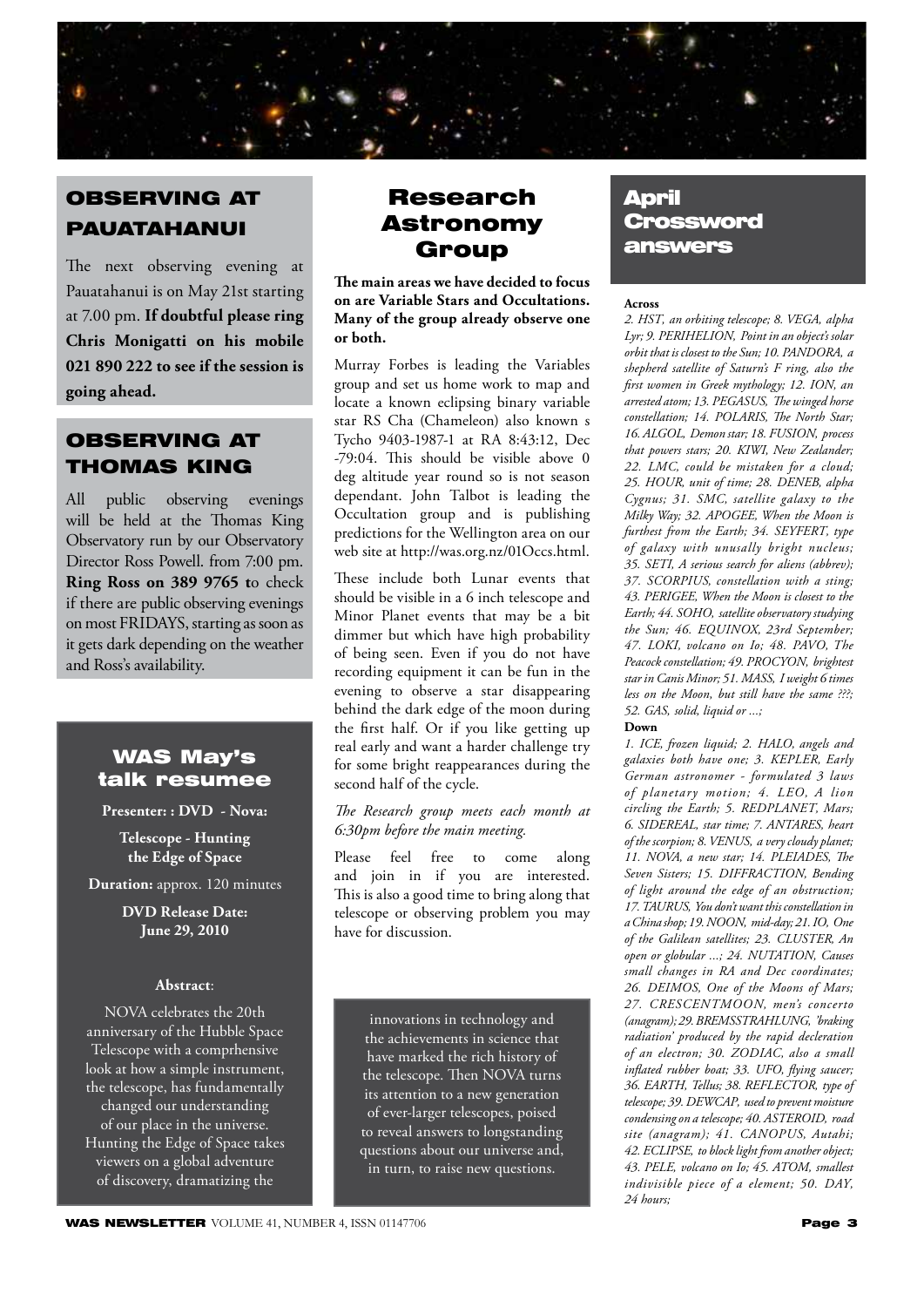

## Levin Stargazers Astrocamp at Tatum Park a stellar time!



*The Levin Stargazers and WAS had a combined Astrocamp recently at Tatum Park Holiday Camp, about 10 km north of the Manakau/ Waiterere Beach township. Organised by the team in Levin there were a range of speakers and opportunity for plenty of observing.*

I travelled up on Saturday morning, with clear and sunny skies all the way. Tatum Park has a number of building and facilities that are great for weekend events; it used by the Scouts/Guides for annual jamboree events. There is plenty of room for tents, telescopes and a variety of accommodation options from flash to rustic to tent. I arrived in time for Haritina's presentation on her "Mars" experience in the US. With amazing images and interesting narrative it provided a great insight in to the challenges of exploring the red planet. After Haritina's presentation it was lunch time and after watching a number of rocket launches for the younger members I went to the Manakau Hotel for a divine lunch of fresh Groper and chips that I shared with the owner's cat. The afternoon talks included presentations by Mike White and his amazing collapsible 8-inch telescope that can fit in airline overhead storage locker... a work of art! Michael Stapel gave a well researched and resourced presentation on starhopping. Following the afternoons presentations there was time for some solar observing through a Coronado PST allowing us to see solar prominences and other features; another telescope had a glass filter so we could observe a number of sunspots. It is great to see the Sun becoming active again!

As the Sun slipped towards the horizon it was time to fire up the BBQ for dinner. Whilst the cooks prepared dinner Frank gave a presentation on gravity and time, which was only ended by the call that the food was getting eaten/cold! The stars started coming out and a number of telescopes were set up in the large grass area by the lecture room. With scopes from 4.5 – inch Go-To up to a 10-inch dobsonian we were spoilt for choice! The views through all were great with views of galaxies, star clusters, nebulae and Saturn getting great responses from both the children and adults. I took up one of Carters 6-inch dobbies and observed the Sombrero and Centaurus A Galaxies, Eta Carina, Southern Pleiades, Alpha Centauri and Orion Nebula and others. I also took some images of the children with their light sticks and some unguided images of the stars. The sky at the location is dark and gives great views, although dew became a problem on some finderscopes (Friday night they observed until 3 am without any dewing!). Frank and I travelled back to Wellington in the late evening after a great day/evening of talks/observing and camaraderie. A big thanks to the organisers for putting this weekend together; I look forward to the next one!

#### *by John Field*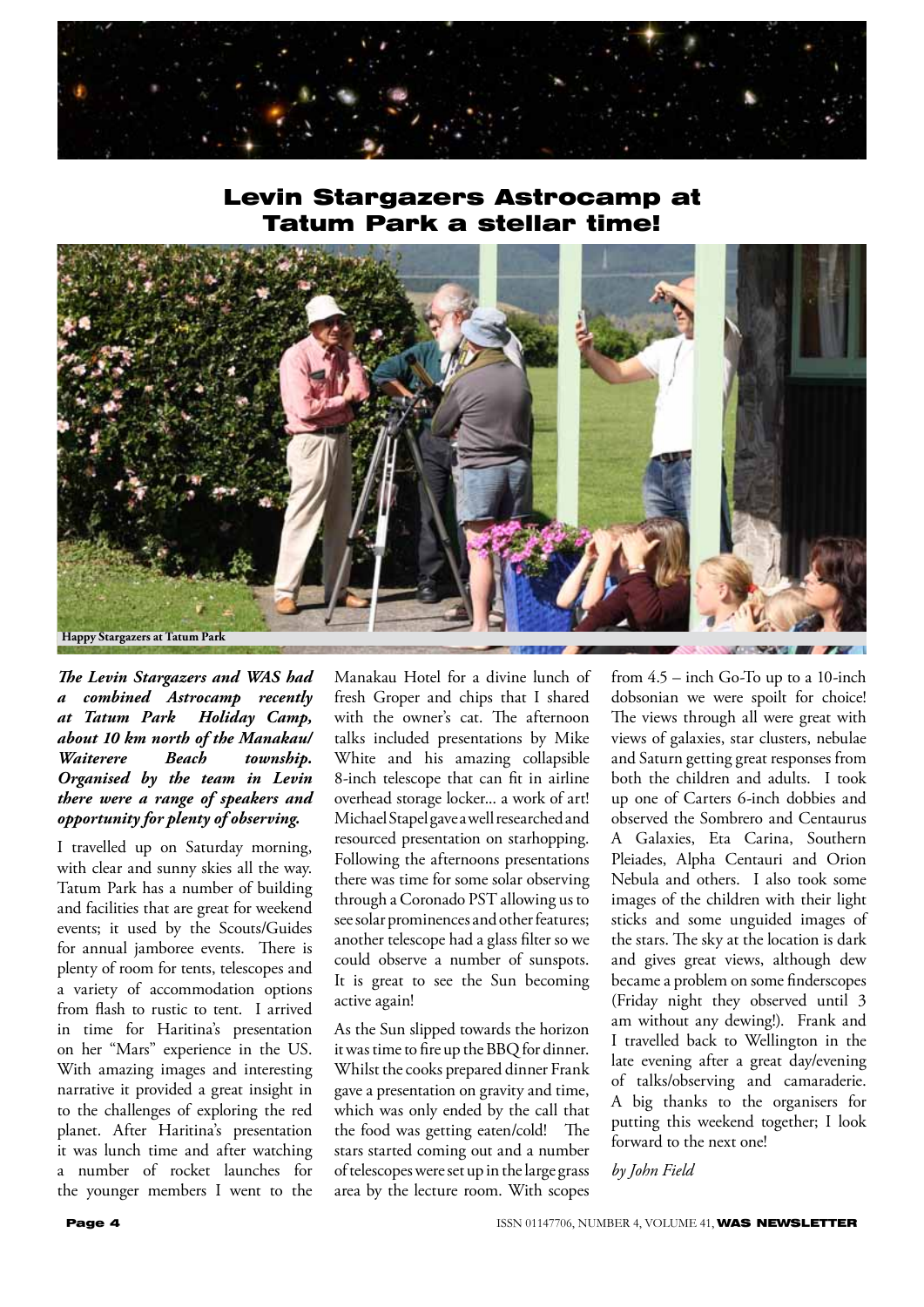

## Astro-Geographical Mapping of the Ancient Skies's Myths and Legends



**What happens when the traditions that are defining our culture are losing their meaning as soon as they are taken out of the context that created them? For instance how would you feel if you would have to put the Christmas tree up in the Summertime? At least silly?** 

#### **Yeah Right!**

Yet half the globe does it. How much would you be willing to pay so that you can have a drop of alcohol in the middle of the desert? The Muslim religion forbids it and yet if you drink alcohol on that temperature it would harm your body so much! What if you drink it in a Dubai hotel where the temperature is regulated by air conditioners?

What if culture is in deed just a set of instructions assembled together by our ancestors to make sure that we, their offsprings survive? Aren't survival of the individual in order to ensure the survival of the species the first two laws of life? We follow traditions and rules, we cook in a certain way, we marry, give birth and bring our kids up following our own

traditions. These are what define us as humans, what we makes us different. Some other things like love, respect and loyalty remain constant no matter where we go. Then who are we and when do we cross the lines between our feelings and our cultural restraints? And if we do for how long can we sustain the conflict arisen from processing two contradictory informations about the same thing?

#### *When in Rome do as Romans do.*

The star lore was written a long time ago when humankind was still in the cradle. In the same way in which embryogenesis follows ontogenesis we could say that the development of a child into adult follows the development of intelligence of the human race. Stories we were telling 2000 years ago about the stars were a naive attempt to explain the celestial phenomena with the tools we had handy. Once the cyclicality of the sky was observed, people considered the asterisms to be good reminders for the most important moments of their lives harvest, middle of the cold season. But for each culture, the moments in which the same constellations appeared onto the sky were different, because their geographical location was different. The activities they were performing in those conditions were different. That is why we have one sky yet the diversity of our star lore is exhaustive.

For example, the star lore of the New Zealand Maori reflected their unique astronavigation techniques in the Pacific Ocean. The star lore of ancient Romanians, the Dacian people was entirely agricultural. Both nations had advanced astronomical knowledge. The stories they told about the same stars were just different.

Most of the starry stories cypher instructions essential for the survival of a particular cultural group. Some races had to rely on stars more than other. Two of these races are the Polynesians, navigators throughout Pacific and the Arabs, navigators (at night) through the Sahara Desert. That is why their starlore is so rich and the astronomical knowledge is probably each in its own way, very advanced. All races produced stories about the stars. All relied on the stars to measure the time. But few had to fine tune their knowledge to that extreme and that happened because their life depended on the stars.

This is the case of the people of the Pacific who navigated by the patterns of the waves, birds and stars. In order to remember the navigational stars to perfection the Polynesians invented stories they related to as mnemonic. Today, some of these stories, handed down from generation to generation, labeled as cultural information have lost their original meaning. The people of the Pacific don't have to navigate anymore on a daily basis from island to island using the stars. They simply could take the plain or use the GPS, and so can we, the rest of us.

In the Northern Hemisphere, the celebration of Haloween was a reminder of the dead souls. Autumn (when Haloween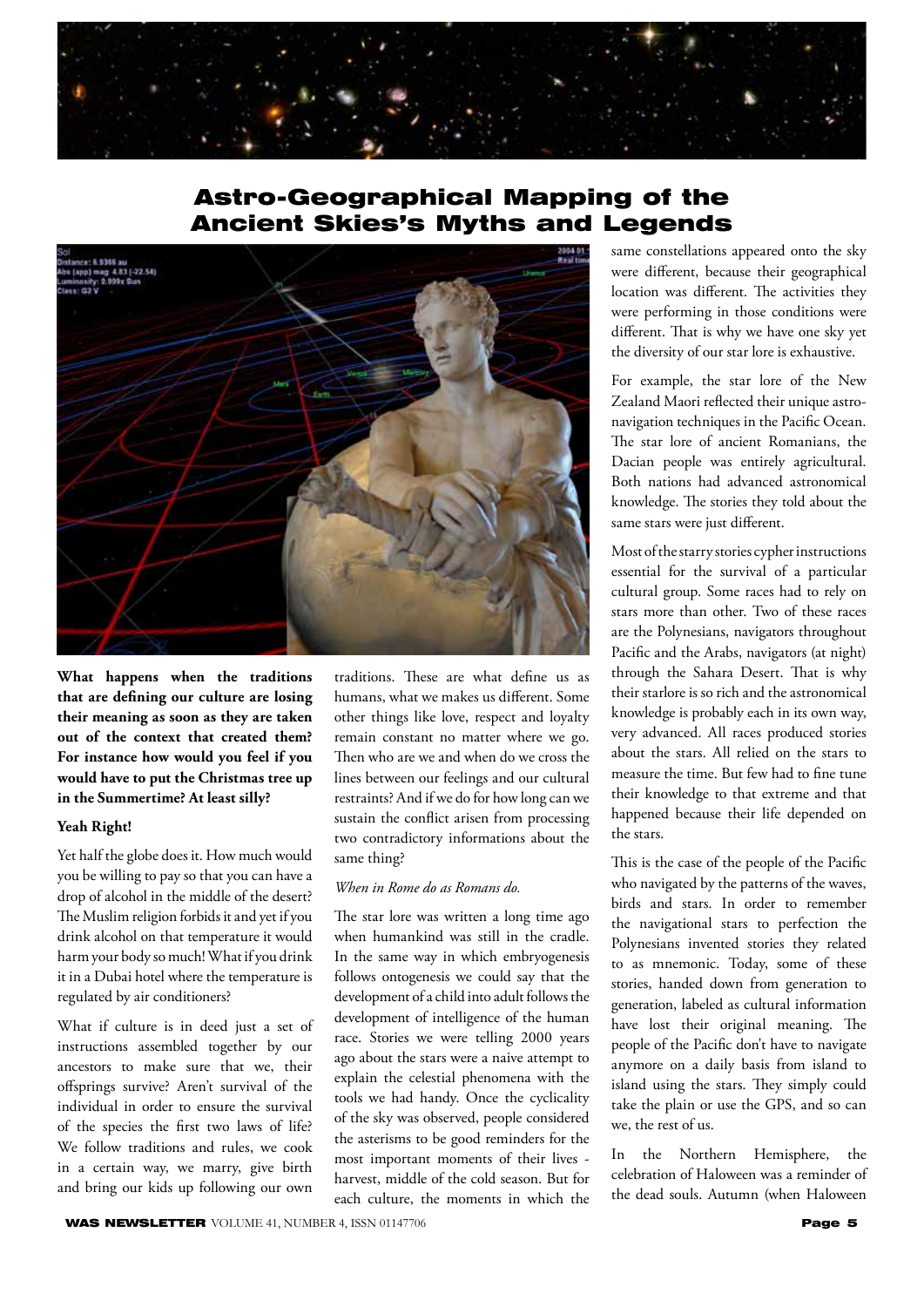

takes place) is the time of the year when nature looked like it was dying. It is possible that Haloween was actually a reminder to prepare for the cold season. The celebration was associated with the star cluster Pleiades in the autumn sky. The same star cluster is used to mark the Maori New Year in Aotearoa - New Zealand. Matariki (Maori New Year) is the time of the year when tradition says to remember those who are gone. This occurs around the Winter Solstice of the Southern Hemisphere,

during the longest nights and shortest days and when nature is at its minimum activity, in July.

It is possible that by understanding why these sky legends were marked so important in the ancient times, we will be able to safeguard their original meaning. By doing that we could also safeguard our cultural heritage. Furthermore, what we call culture nowadays, and what differentiates us countries and people, could be in fact a mixture of instructions left by our ancestors in order to ensure our survival in specific geographical conditions. The example of Christmas being initially the celebration of the winter Solstice in the Northern Hemisphere is a classical one. Celebration of the Winter Solstice for the ancient Europeans, Christmas gave them the indication they were half way through the cold season. Knowing when winter would finish was vital for planning the food provisions. They marked that by celebrating



as well as decorating the coniferous trees with ornaments that would remind them of the Summertime flowers. The Winter Solstice celebration was so important that it was also adopted by the Christians. Through the centuries, with the appearance of the written calendars it has lots it's initial meaning and it become a major religious marker. Today, at antipodes, Christmas is celebrated on the beach mostly by having a barbecue as it occurs in the middle of the summer. People dress up Christmas trees that are inconspicuous amongst the beauty of the endemic trees flowering exactly at that time.

By studying the ancient lore and map the legends of our sky according to the geographical conditions in which they originated, we could understand the premises in which they were created, why that particular information was considered so important to our ancestors that was cyphered in the stars. We could find out that some of these legends contained in deed vital information about our ancestors' survival or could simply give us more clues to understand their way of life. Either or, in today's context of globalisation and informational overload this could be an important aide to keep and strengthen our cultural identity. Our diversity has

always been the condition for survival, it is encoded in our genes and in our diverse cultural approach of the same subject. By deciphering the legends about the stars we could decipher some of the history of our survival as human race. United in our diversity, under the same sky, we could understand what makes us so unique even if the geographical premises are removed and give us more understanding of our heritage and it's importance. "

*By Haritina Mogosanu*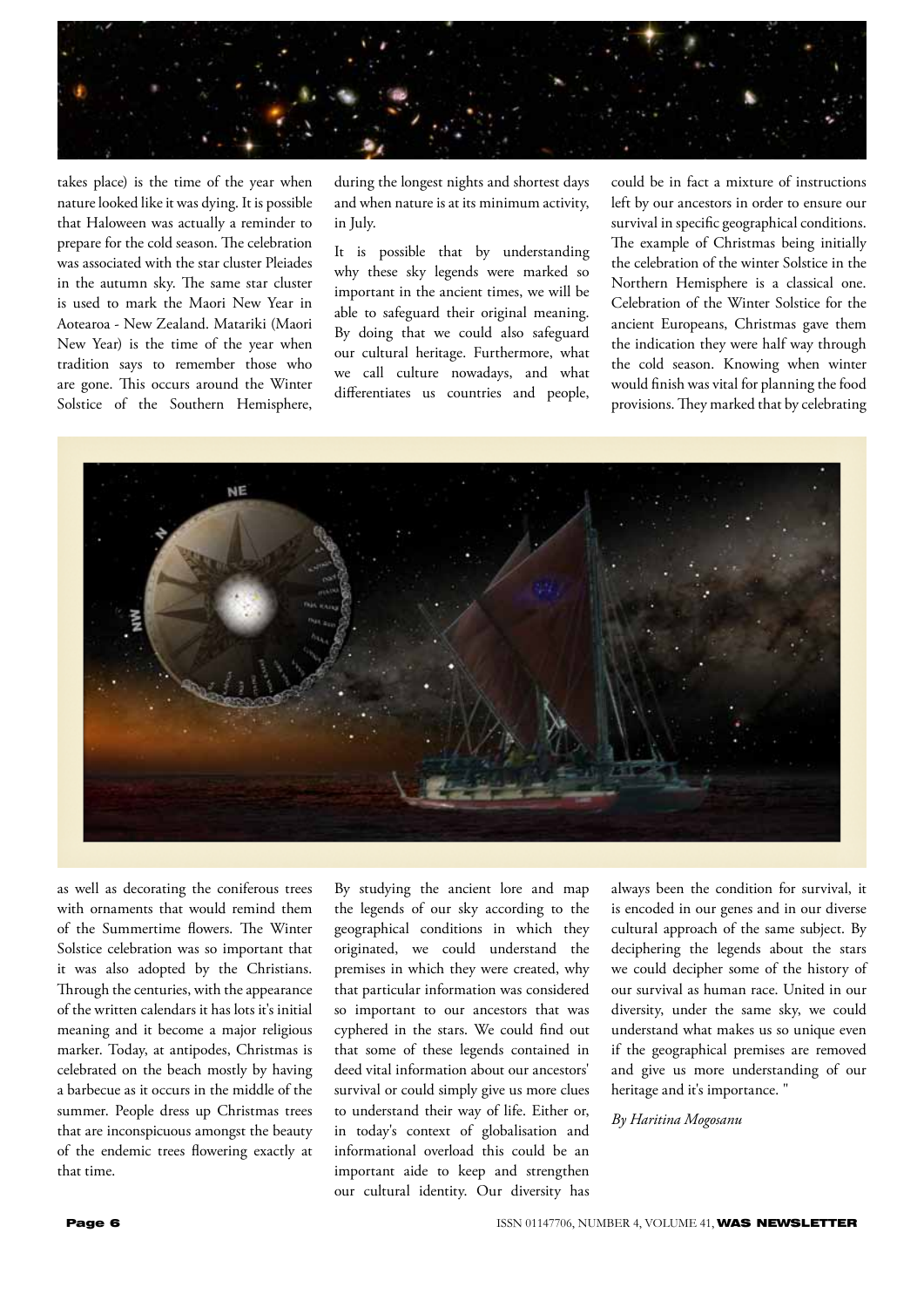## The Southern **Binaries** Programme

#### *by Roger Butland*

There are still many binary stars, south of approximately declination -20 degrees, for which their absolute parameters have yet to be determined accurately. Photometric measurements of eclipsing binaries combined with their spectroscopic radial velocities allow the calculation of masses, radii and luminosities which are of basic astrophysical significance.



The better understanding of multiple star system formation and the relation to the parent galactic environment is the long term goal of this programme.

Moderately bright stars (apparent visual magnitude  $\sim$  3 to 8 ) have been chosen to allow high signal/noise spectroscopic images to be obtained without unduly long exposures. These include V822 Aql, QS Aql,



**Measured Radial Velocities and Relative Flux in Conjunction with Optimised Fitting Functions for V831 Cen**

R Ara, V486 Car, υ Cen, V716 Cen, V831 Cen, V883 Cen, V964 Cen, AT Cir, HZ CMa,  $\alpha^3$  Cru,  $\lambda$  Cru, W Cru, CH Cru, PP Hya, β Hyi, BG Ind, λ Lib, γ Lup, σ Lup, GG Lup, KT Lup, V727 Mon, η Mus, FH Mus, KR Mus, 7 Oph, U Oph, δ Ori, ψ Ori, V1371 Ori, TV Pic, AE Pic, V410 Pup, δ Sco, μ1 Sco, V718 Sco, V1003 Sco, μ Sgr, ν Sgr, RS Sgr, PT Vel, HR 6003, NSV 20610.

The world class HERCULES spectroscope and the 1m McLellan telescope at Mt John University Observatory together with photometric and/or astrometry data from the HIPPARCOS satellite has been used successfully to date. More recent ground based photometric data would also be very useful.

Synthetic numerical models are used which take into account such diverse effects as tidal distortions, reflections, limb darkening, gravitational brightening (darkening), hot or cold spots as well as the orbital and spin parameters. The model is optimized to fit as closely as possible the measured photometric & radial velocity values.

A number of stars being studied, for example V 831 Cen, are members of the relatively close but puzzling Gould's Belt. This structure is characterized by young stars formed within a few  $10<sup>7</sup>$  years and forms an elliptical flat belt inclined to the Galactic plane by about 17 degrees. It's height is 60 pc with semi-major axis of 354 x 232 pc. The initial kinetic energy required is typical of multiple, rapidly succeeding supernovae or a hypernova.

[1] **E. Budding**, "The Southern Binaries Programme of CONZ and CAAM", Proc. 10<sup>th</sup> Asian-Pacific Region IAU Meeting 2008, 1-7 (2008)

[2] **E. Budding, R. Idaczyk, N. Erkan, O. Demircan**, "Absolute Parameters of Young Stars: V 831 Centauri", RASNZ Annual Conference, 22-24 May 2009, Wellington

[3] **I. A. Grenier**, "The Gould Belt, star formation, and the local interstellar medium", arXiv.astro-ph/0409096



**WAS NEWSLETTER** VOLUME 41, NUMBER 4, ISSN 01147706 **Page 7**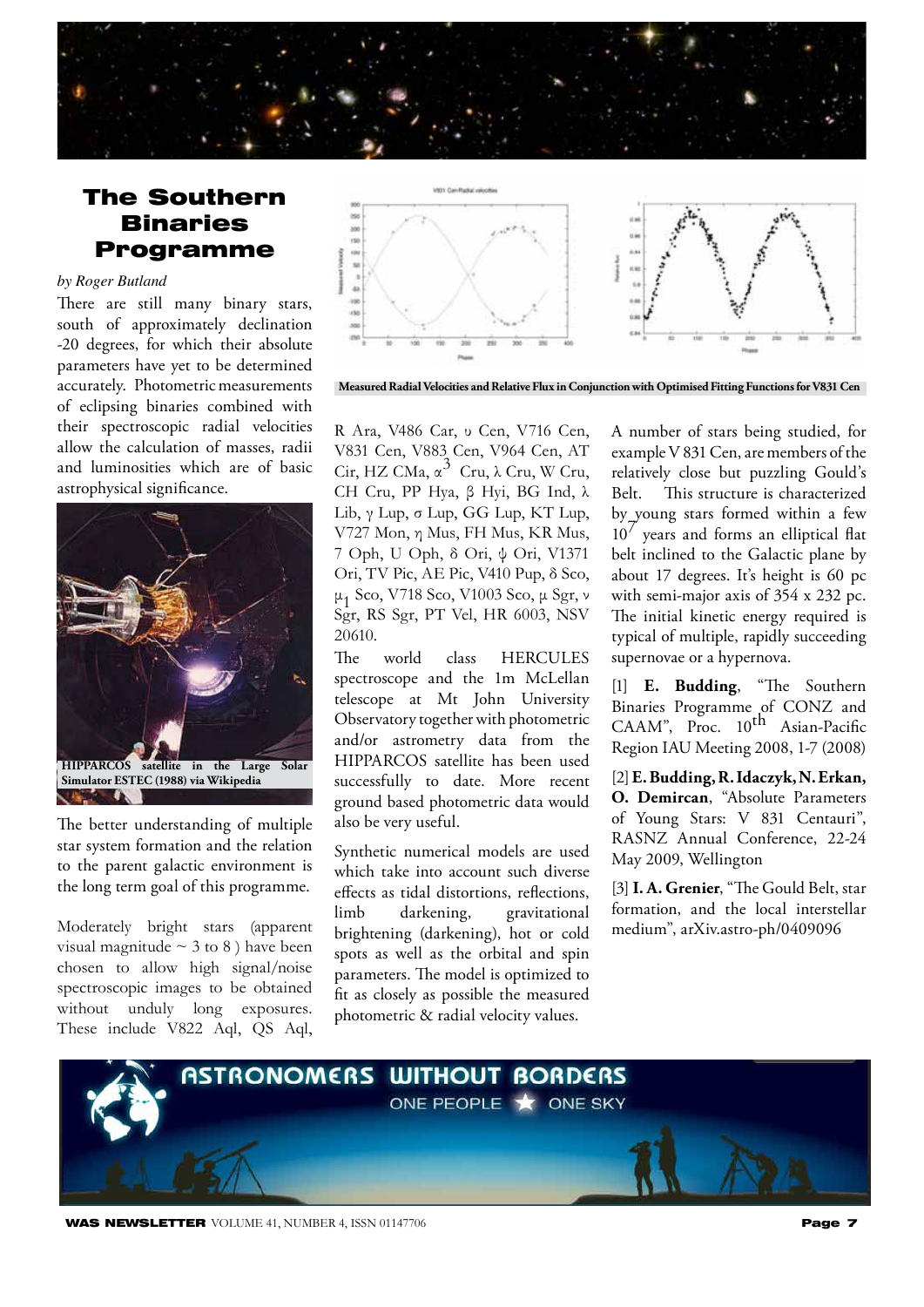



#### Evening sky in May 2011

To use the chart, hold it up to the sky. Turn the chart so the direction you are looking is at the bottom of the chart. If you are looking to the south then have 'South horizon' at the lower edge. As the earth turns the sky appears to rotate clockwise around the south celestial pole (SCP on the chart). Stars rise in the east and set in the west, just like the sun. The sky makes a small extra westward shift each night as we orbit the sun.

Sirius, the brightest star, is midway down the western sky. Directly below it is Orion with bright stars Rigel and Betelgeuse, and 'The Pot'. Canopus, the second brightest star, is southwest of overhead. Saturn and Spica make a medium-brightness pair in the northeast. Below them is Arcturus often twinkling red and green. Crux, the Southern Cross, and The Pointers are southeast of the zenith. The Scorpion, on its back, is rising in the southeast. The Milky Way spans the sky.

Chart produced by Guide 8 software; www.projectpluto.com. Labels and text added by Alan Gilmore, Mt John Observatory of the University of Canterbury.. www.canterbury.ac.nz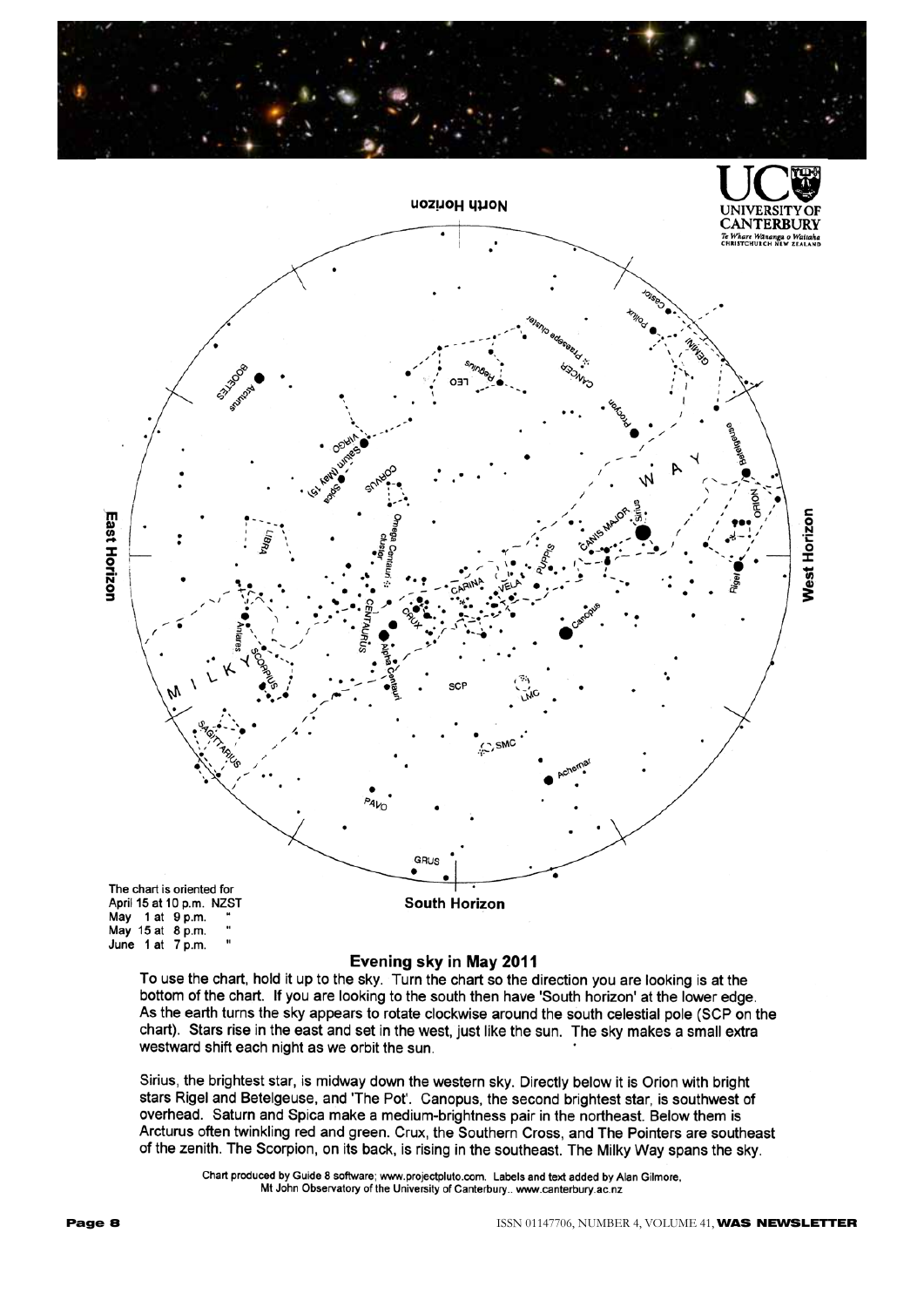

## The Evening Sky in May 2011



As the sky darkens Sirius appears in the west with Orion below it. Canopus is southwest of the zenith. Crux, the Southern Cross, and the Pointers are southeast of overhead. High in the north east sky is Saturn making a widely-spaced pairing with Spica, the brightest star in Virgo. Below them, low in the northeast is Arcturus, a bright orange star whose colour is often separated into flashes of red and green.

Below Sirius are Rigel and Betelgeuse, the brightest stars in Orion. Between them is a line of three stars: Orion's belt. To southern hemisphere star watchers, the line of three makes the bottom of 'The Pot', now tipped on its side. Sirius, 'the Dog Star', marks the head of Canis Major the big dog. Sirius is the brightest star in the sky though planets Venus, Mars and Jupiter can be brighter.

Crux, the Southern Cross, is southeast of the zenith. Left of it are Beta and Alpha Centauri, often called 'The Pointers'. Alpha Centauri is the closest naked-eye star, 4.3 light years away. It is a binary star: two sun-sized stars orbiting each other in 80 years. Beta Centauri, like most of the stars in Crux, is a blue-giant star hundreds of light years away. Canopus is also very luminous and distant: 13 000 times brighter than the sun and 300 light years away.

Low in the east is the orange star Antares, marking the heart of the Scorpion. Antares means 'rival to Mars' in Greek. It is a red giant like Betelgeuse; 600 light years away and 19 000 times brighter than the sun. Arcturus, in the northeast, is the brightest red star in the sky but, at 37 light years, is much closer than the red-giants previously mentioned. It is about 120 times brighter than the sun.

The Milky Way is brightest in the southeast toward Scorpius and Sagittarius. In a dark sky it can be traced up the sky past the Pointers and Crux, fading toward Sirius. The Milky Way is our edgewise view of the galaxy, the pancake of billions of stars of which the sun is just one. The thick hub of the galaxy, 30 000 light years away, is in Sagittarius. The nearby outer edge is by Orion. A scan along the Milky Way with binoculars shows many clusters of stars and some glowing gas clouds, particularly in the Carina region, to the right of Crux, and in Scorpius.

The Clouds of Magellan, LMC and SMC, are midway down the southern sky, easily seen by eye on a dark moonless night. They are small galaxies. The Large Magellanic Cloud is about 160 000 light years away and is about 5% the mass of our Milky Way galaxy. The Small Cloud is around 200 000 light years away and 3% the mass of our galaxy. That's still many billions of stars.

Saturn is the only planet in the evening sky and a great sight in a telescope. Its rings are 'opening' after being nearly edge-on in recent years. Saturn is 1330 million km from us mid month.

The naked-eye planets Mercury, Venus, Mars and Jupiter make an eye catching group low in the eastern dawn sky. At the beginning of the month brilliant Venus is the first up, rising around 5 a.m. A little below and right of it is Mercury. An hour later Jupiter appears, shining with a steady golden light. Close to it, but much fainter and reddish, is Mars. On May 2nd the thin crescent moon will be below the planet group. In the first

week of May Mercury moves level with Venus and stays there till mid month. Together Venus and Mercury slip down toward Jupiter. Around May 10th Jupiter, Venus and Mercury will be close together with Mars below them. Jupiter moves up the sky while the other three sink lower at different speeds. By the last week of May Jupiter is on its own. Below it Mars, Venus and Mercury make a line down the sky. The moon is near them on the 30th and 31st.

The apparent grouping of the planets is just a line-of-sight effect, of course. Mercury and Venus, on inside tracks, are leaving us behind and moving to the far side of the sun. At mid month Mercury is 140 million km away and Venus is 230 million km away. We are catching up on Jupiter. It is 870 million km away. Mars is on the far side of the sun, 350 million km away in mid May.

*\*A light year (l.y.)is the distance that light travels in one year: nearly 10 million million km or 1013 km. Sunlight takes eight minutes to get here; moonlight about one second. Sunlight reaches Neptune, the outermost major planet, in four hours. It takes four years to reach the nearest star, Alpha Centauri.*

Notes by Alan Gilmore, University of Canterbury's Mt John Observatory, P.O. Box 56, Lake Tekapo 7945, New Zealand.

www.canterbury.ac.nz 110206